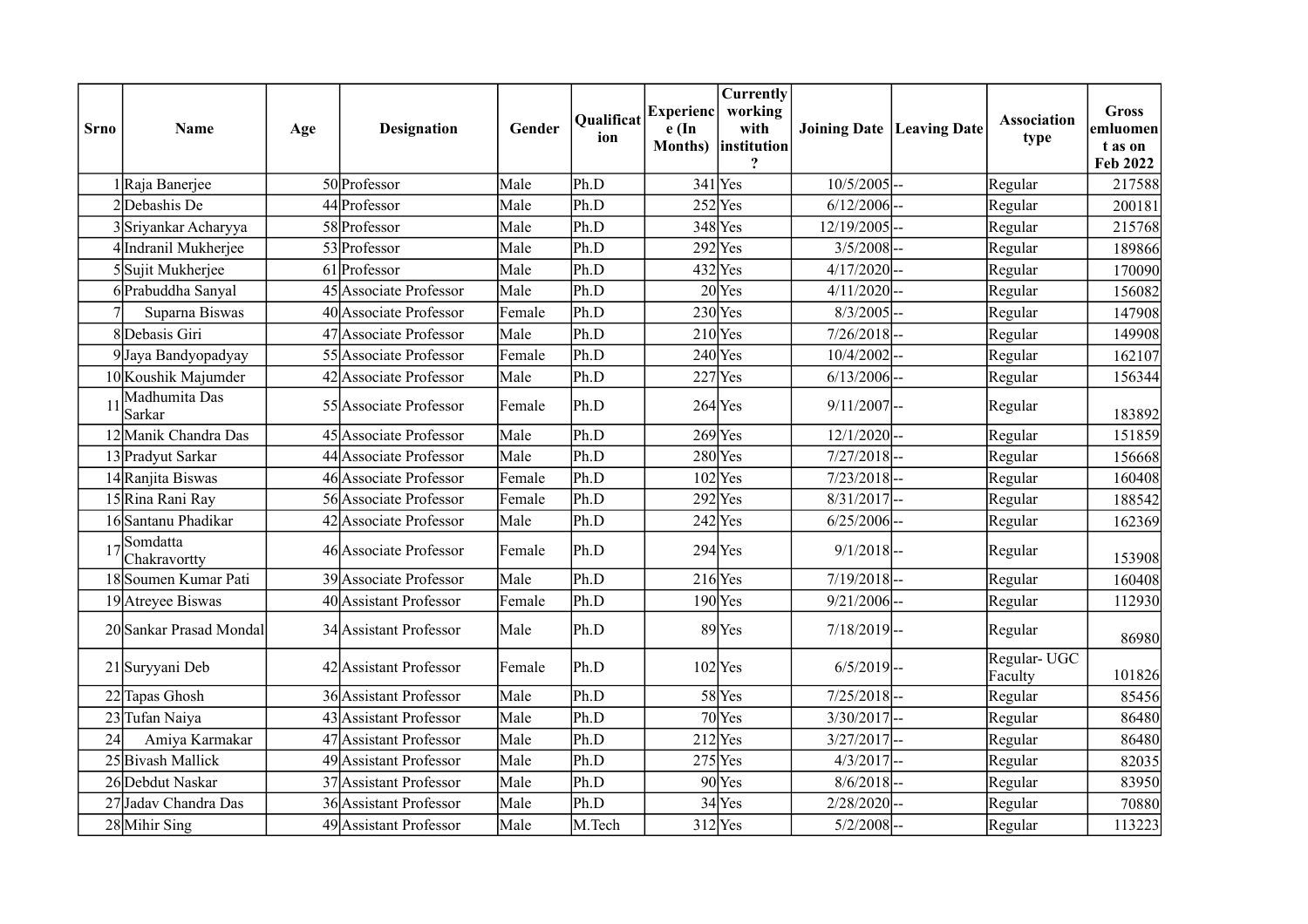|    | 29Rupali Patua                                    | 32 Assistant Professor     | Female | M.Tech | $140$ Yes           | $4/28/2017$ --  |          |                       |        |
|----|---------------------------------------------------|----------------------------|--------|--------|---------------------|-----------------|----------|-----------------------|--------|
|    |                                                   |                            |        |        |                     |                 |          | Regular               | 74635  |
|    | 30 Saikat Basu                                    | 41 Assistant Professor     | Male   | M.E    | $252$ Yes           | 11/12/2007      |          | Regular               | 125712 |
| 31 | Santanu Chatterjee                                | 42 Assistant Professor     | Male   | M.E    | $224$ Yes           | 5/16/2006       |          | Regular               | 119223 |
|    | 32 Sayantani Saha                                 | 34 Assistant Professor     | Female | M.Tech | $104$ Yes           | $7/23/2018$ --  |          | Regular               | 72950  |
|    | 33 Smarajit Das                                   | 44 Assistant Professor     | Male   | Ph.D   | $144$ Yes           | 7/11/2018       | Ц,       | Regular               | 84450  |
|    | 34Sriparna Saha                                   | 32 Assistant Professor     | Female | Ph.D   | 92 Yes              | 4/5/2017        |          | Regular               | 81535  |
|    | 35 Subhanjan Sarkar                               | 43 Assistant Professor     | Male   | M.Tech | $224$ Yes           | 8/30/2007       |          | Regular               | 119223 |
|    | 36 Sujoy Mistiry                                  | 38 Assistant Professor     | Male   | Ph.D   | $92$ Yes            | $3/27/2017$ --  |          | Regular               | 81535  |
|    | 37 Ananta Kumar Das                               | 59 Professor (on Contract) | Male   | Ph.D   | $36$ Yes            | $10/16/2019$ -- |          | Regular<br>(contract) | 100000 |
|    | 38 Radhaballabh Bhar                              | 65 Professor (on Contract) | Male   | Ph.D   | $60$ <sup>Yes</sup> | $6/24/2019$ --  |          | Regular<br>(contract) | 90000  |
|    | 39 Sushil Kumar Pareek                            | 47 Professor               | Male   | Ph.D   | $84$ No             | 8/1/2019        | 7/7/2020 | Regular<br>(contract) |        |
|    | 40 Arup Mukherjee                                 | 64 Professor (on Contract) | Male   | Ph.D   | $372$ Yes           | $7/31/2018$ -   |          | Regular<br>(contract) | 80000  |
|    | 41 Sibamay Dasgupta                               | 62 Professor (on Contract) | Male   | Ph.D   | 384 Yes             | $8/17/2017$ --  |          | Regular<br>(contract) | 100000 |
|    | Prof. $(Dr.)$<br>42 Chowdhury<br>Mobaswar Hossain | Professor(on Contract)     | Male   | Ph.D   | $156$ Yes           | 9/19/2019       |          | Regular<br>(contract) | 100000 |
|    | 43 Swapan Bhattacharya                            | 66 Professor               | Male   | Ph.D   | $360$ Yes           | 2/18/2021       | 2/1/2022 | Regular<br>(contract) |        |
| 44 | Anirban Roy                                       | 32 Assistant Professor     | Male   | Ph.D   | $49$ Yes            | 12/24/2019-     |          | Regular<br>(contract) | 57700  |
| 45 | <b>Abhishek</b><br>Bhattacharjee                  | 25 Assistant Professor     | Male   | M.Sc.  | 54Yes               | $9/23/2019$ --  |          | Regular<br>(contract) | 40000  |
|    | 46 Amit Karmakar                                  | 33 Assistant Professor     | Male   | M.Tech | $46$ Yes            | $9/13/2019$ --  |          | Regular<br>(contract) | 40000  |
| 47 | Amit Kumar<br>Chakrabarti                         | 60 Assistant Professor     | Male   | Ph.D   | $264$ Yes           | $11/18/2005$ -- |          | Regular<br>(contract) | 57700  |
|    | 48 Anjan Chowdhury                                | 43 Assistant Professor     | Male   | M.Tech | 66 <sub>Yes</sub>   | $9/11/2019$ --  |          | Regular<br>(contract) | 40000  |
|    | 49 Anju Paul                                      | 53 Assistant Professor     | Female | Ph.D   | $252$ Yes           | 3/25/2021       | l--      | Regular<br>(contract) | 57700  |
|    | 50 Anuja Bose                                     | 28 Assistant Professor     | Female | M.A    | 24 <sub>Yes</sub>   | $9/2/2020$ --   |          | Regular<br>(contract) | 40000  |
|    | 51 Anwesha Sengupta                               | 27 Assistant Professor     | Female | M.Sc.  | $33$ Yes            | $9/23/2019$ --  |          | Regular<br>(contract) | 57700  |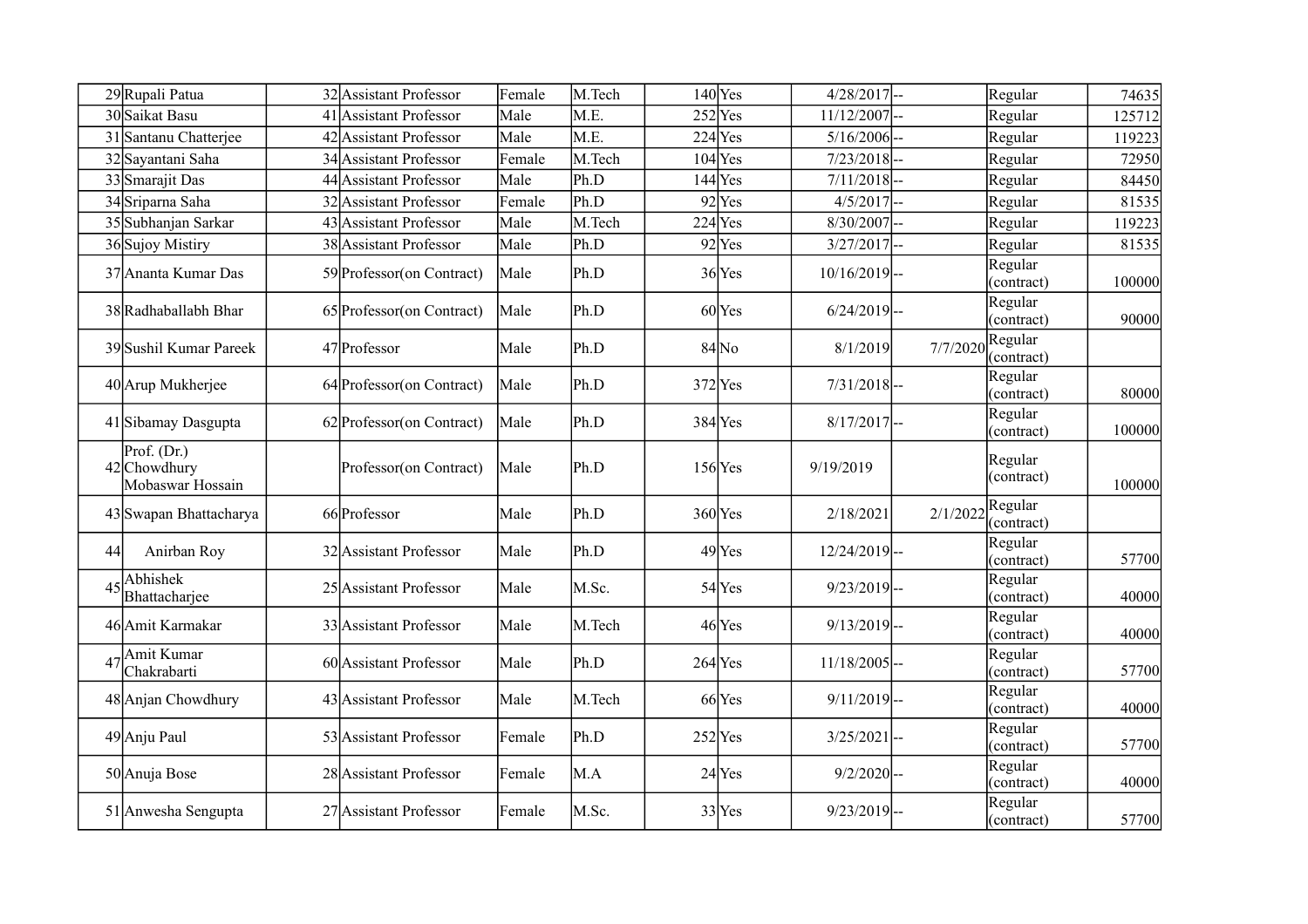|    | 52 Arijit Bag            | 28 Assistant Professor | Male   | M.Tech | 66Yes              | $9/11/2019$ --  |           | Regular<br>(contract)                     | 68900  |
|----|--------------------------|------------------------|--------|--------|--------------------|-----------------|-----------|-------------------------------------------|--------|
|    | 53 Arnab Kumar Ghosh     | 38 Assistant Professor | Male   | Ph.D   | 33 Yes             | $7/30/2021$ --  |           | Regular<br>(contract)                     | 57700  |
|    | 54 Asmita Paul           | 41 Assistant Professor | Female | Ph.D   | 36 Yes             | $1/4/2021$ --   |           | Regular<br>(contract)                     | 40000  |
|    | 55 Banashree Sen         | 29 Assistant Professor | Female | Ph.D   | $42$ Yes           | $1/11/2021$ --  |           | Regular<br>(contract)                     | 57700  |
|    | 56 Bani Kumar Pathak     | 36 Assistant Professor | Male   | Ph.D   | $25$ Yes           | $7/2/2021$ --   |           | Regular<br>(contract)                     | 57700  |
|    | 57 Chittabrata Mal       | 36 Assistant Professor | Male   | Ph.D   | 84 Yes             | $7/31/2021$ --  |           | Regular<br>(contract)                     | 57700  |
|    | 58 Debashree Manna       | 34 Assistant Professor | Female | Ph.D   | $12$ Yes           | $12/16/2020$ -- |           | Regular DST-<br><b>INSPIRE</b><br>Faculty | 127000 |
|    | 59 Gaurab Som            | 26 Assistant Professor | Male   | M.Sc.  | $23$ Yes           | $8/20/2019$ --  |           | Regular<br>(contract)                     | 40000  |
|    | 60 Hiranmoy Mondal       | 28 Assistant Professor | Male   | Ph.D   | $15$ Yes           | $1/6/2021$ --   |           | Regular<br>(contract)                     | 57700  |
| 61 | Hridoy Kumar<br>Bairagya | 41 Assistant Professor | Male   | Ph.D   | $30$ Yes           | $6/30/2021$ --  |           | Regular<br>(contract)                     | 57700  |
|    | 62 Janyabi Pandit        | 25 Assistant Professor | Female | M.Sc.  | $12$ <sub>No</sub> | 1/11/2021       | 10/2/2021 | Regular<br>(contract)                     |        |
|    | 63Jony Saha              | 35 Assistant Professor | Male   | Ph.D   | 6Yes               | $1/11/2021$ --  |           | Regular DST-<br><b>INSPIRE</b><br>Faculty | 161300 |
|    | 64 Krishnendu Saha       | 37 Assistant Professor | Male   | M.Tech | $26$ Yes           | $11/18/2019$ -- |           | Regular<br>(contract)                     | 57700  |
|    | 65 Niladri Chakraborty   | 49 Assistant Professor | Male   | Ph.D   | $288$ Yes          | $11/12/2020$ -- |           | Regular<br>(contract)                     | 57700  |
|    | 66 Puja Sengupta         | 26 Assistant Professor | Female | M.Tech | $17$ No            | 9/19/2019       | 2/27/202  | Regular<br>(contract)                     |        |
|    | 67 Saptashish Deb        | 31 Assistant Professor | Male   | M.Tech | $1$ No             | 11/2/2020       | 1/31/2021 | Regular<br>(contract)                     |        |
|    | 68 Sayan Kumar Roy       | 30 Assistant Professor | Male   | M.Tech | $37$ Yes           | $12/17/2019$ -- |           | Regular<br>(contract)                     | 40000  |
|    | 69 Sayantani Majumder    | 41 Assistant Professor | Female | M.Tech | 84Yes              | $10/24/2019$ -- |           | Regular<br>(contract)                     | 57700  |
|    | 70 Sebak Ranjan Roy      | 62 Contractual Faculty | Male   | Ph.D   | 54 Yes             | $8/30/2019$ --  |           | Regular<br>(contract)                     | 50000  |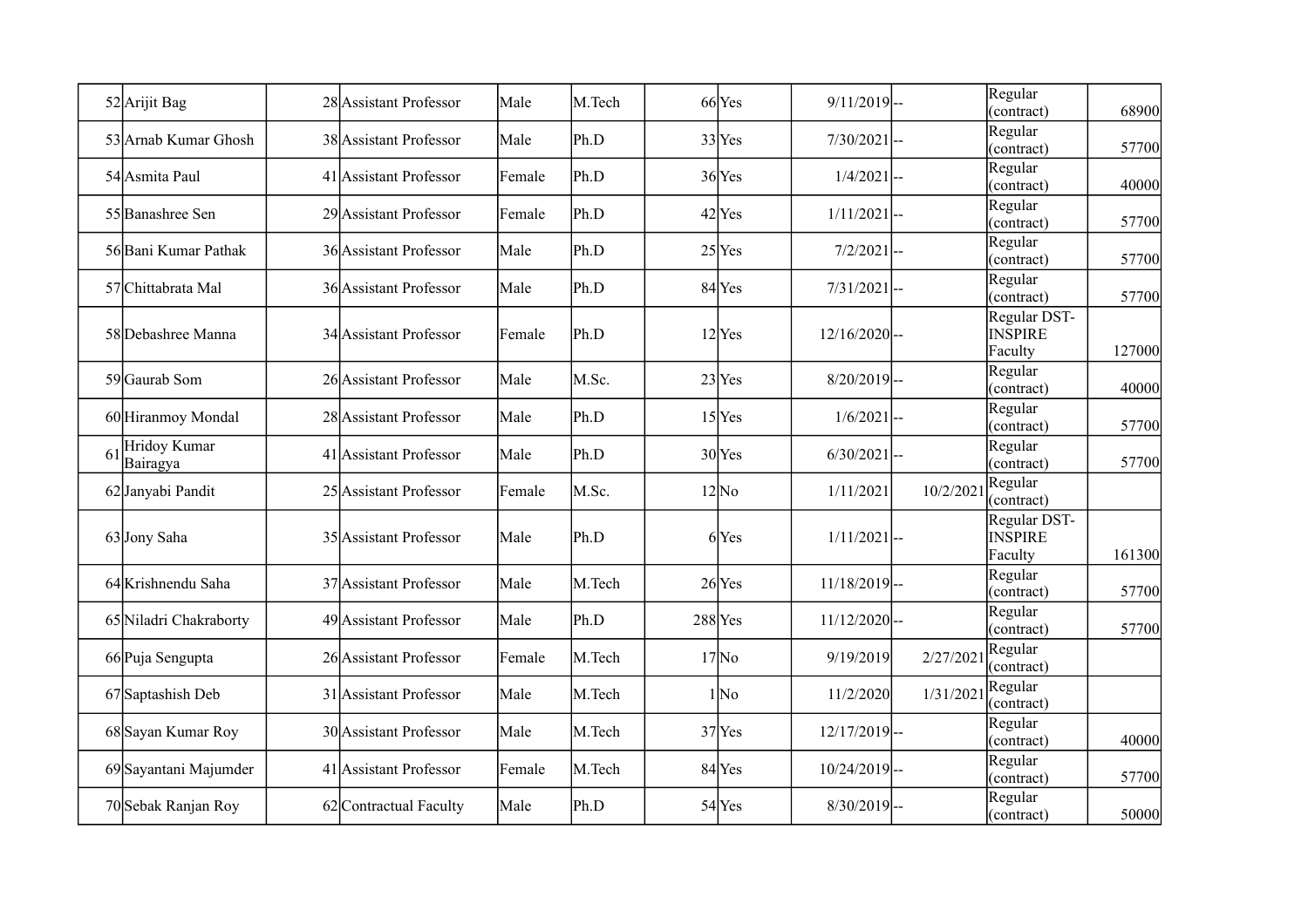|    | 71 Shaswata Sengupta                              | 29 Assistant Professor | Male   | M.A     | 72 Yes              | $1/2/2020$ --   | Regular<br>(contract)    | 40000 |
|----|---------------------------------------------------|------------------------|--------|---------|---------------------|-----------------|--------------------------|-------|
|    | 72 Sonia Kundu                                    | 33 Assistant Professor | Female | Ph.D    | $29$ Yes            | $8/1/2019$ --   | Regular<br>(contract)    | 57700 |
|    | 73 Sujoy Mitra                                    | 36 Assistant Professor | Male   | M.Sc.   | $26$ Yes            | $5/7/2019$ --   | Regular<br>(contract)    | 40000 |
|    | 74 Sushanta Kayal                                 | 28 Assistant Professor | Male   | M.A     | $21$ Yes            | $8/28/2019$ --  | Regular<br>(contractual) | 40000 |
| 75 | Anindita Das<br>Bhattacharjee                     | 36 Assistant Professor | Female | M.Tech  | $12$ Yes            | $2/12/2021$ --  | Regular<br>(contract)    | 57700 |
|    | 76 Aniruddha Dey                                  | 38 Assistant Professor | Male   | Ph.D    | $19$ <sup>Yes</sup> | $12/10/2020$ -- | Regular<br>(contract)    | 57700 |
|    | 77 Ankita Ray                                     | 32 Assistant Professor | Female | Ph.D    | $19$ Yes            | $8/8/2019$ --   | Regular<br>(contract)    | 57700 |
|    | 78 Dipanwita Ghosh                                | 30 Assistant Professor | Female | M.Tech  | $36$ Yes            | $3/19/2019$ --  | Regular<br>(contract)    | 57700 |
|    | 79 Dipika Dhara                                   | 30 Assistant Professor | Female | M.Tech  | $30$ Yes            | $7/22/2019$ --  | Regular<br>(contract)    | 57700 |
|    | 80 Gourav Mondal                                  | 31 Assistant Professor | Male   | M.Tech  | $108$ Yes           | $2/10/2021$ -   | Regular<br>(contract)    | 57700 |
|    | 81 Joy Samadder                                   | 31 Assistant Professor | Male   | M.Tech  | 72 Yes              | $5/15/2019$ --  | Regular<br>(contract)    | 57700 |
|    | $82$ <sup>K</sup> amalika<br>Bhattacharya         | 28 Assistant Professor | Female | M.Tech  | $12$ Yes            | $6/27/2019$ --  | Regular<br>(contract)    | 57700 |
|    | 83 Kunal Chowdhury                                | 28 Assistant Professor | Male   | M.Tech  | 28 Yes              | $8/27/2019$ --  | Regular<br>(contract)    | 57700 |
|    | 84 Dipesh Chakraborty                             | 28 Assistant Professor | Male   | M.Pharm | 72 Yes              | 11/2/2020       | Regular<br>(contract)    | 57700 |
|    | $85\overline{\text{Moitreyee}}$<br>Chattopadhayay | 44 Assistant Professor | Female | Ph.D    | $132$ Yes           | 11/2/2020       | Regular<br>(contract)    | 57700 |
|    | 86 Kazi Asraf Ali                                 | 41 Assistant Professor | Male   | Ph.D    | $96$ Yes            | 11/10/2020      | Regular<br>(contract)    | 57700 |
|    | 87 Sandipan Dasgupta                              | 31 Assistant Professor | Male   | Ph.D    | $132$ Yes           | 12/24/2020      | Regular<br>(contract)    | 57700 |
|    | 88 Mihir Kumar Mahata                             | 35 Assistant Professor | Male   | Ph.D    | $108$ Yes           | $9/27/2019$ --  | Regular<br>(contract)    | 68900 |
|    | 89 Monalisa Char                                  | 34 Assistant Professor | Female | M.Tech  | $25$ Yes            | $6/17/2019$ --  | Regular<br>(contract)    | 57700 |
|    | 90 Sayani Manna                                   | 42 Assistant Professor | Female | M.Tech  | 84Yes               | 1/7/2021        | Regular<br>(contract)    | 57700 |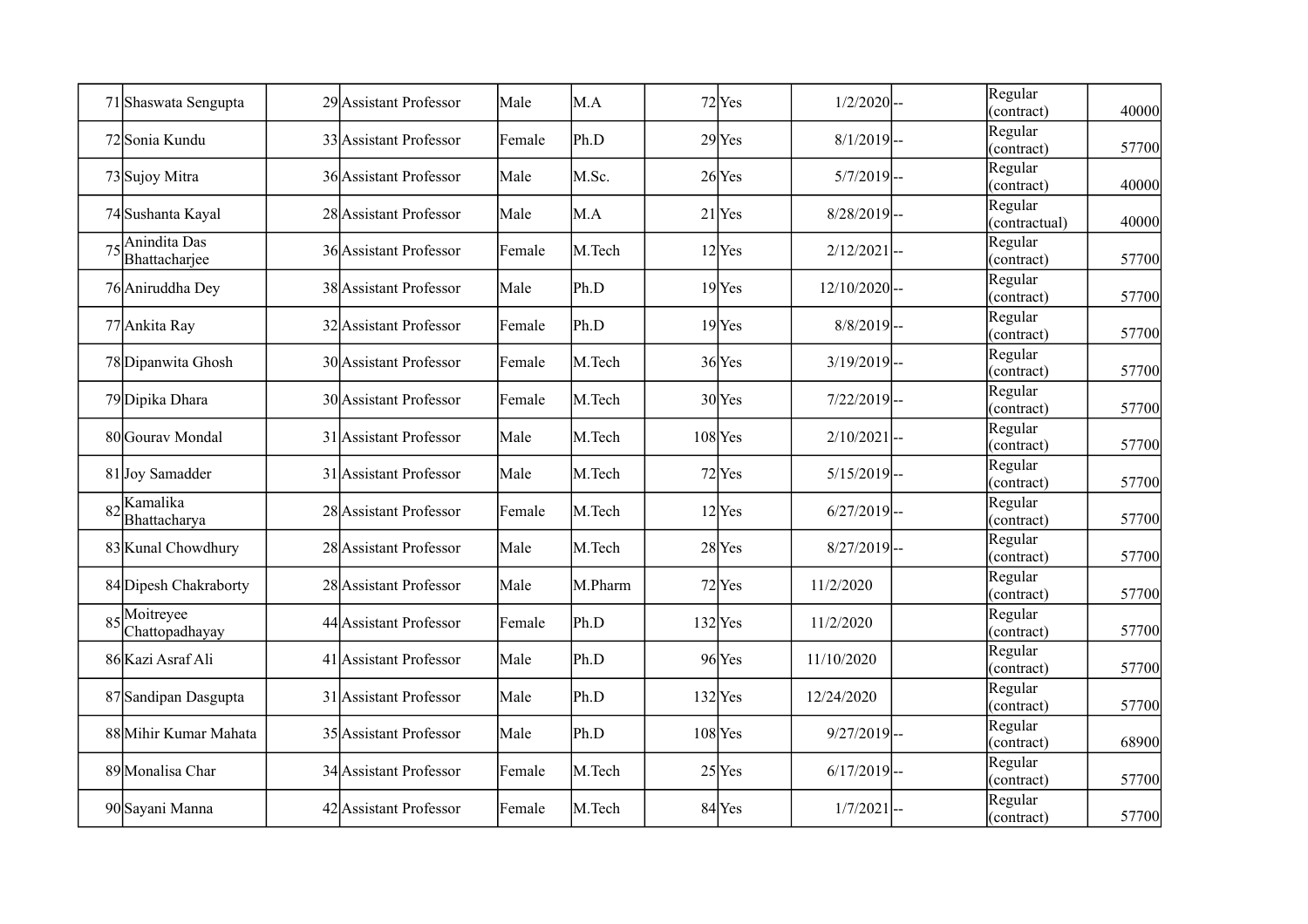|     | 91 Shambo Chatterjee         | 33 Assistant Professor | Male   | M.Tech                     |                     | $18$ Yes           | $9/13/2019$ --  |           | Regular<br>(contract) | 57700 |
|-----|------------------------------|------------------------|--------|----------------------------|---------------------|--------------------|-----------------|-----------|-----------------------|-------|
|     | 92 Sowvik Dey                | 33 Assistant Professor | Male   | M.E.                       |                     | $120$ Yes          | $7/16/2019$ --  |           | Regular<br>(contract) | 57700 |
|     | 93 Biswanath Saha            | 30 Assistant Professor | Male   | <b>MBA</b>                 |                     | $52$ Yes           | $12/17/2020$ -- |           | Regular<br>(contract) | 57700 |
|     | 94 Debadrita Panda           | 31 Assistant Professor | Female | <b>MBA</b>                 |                     | 64 <sub>Yes</sub>  | $12/11/2020$ -- |           | Regular<br>(contract) | 57700 |
|     | 95 M Tanzeem Raza            | 32 Assistant Professor | Male   | Ph.D                       |                     | $30$ Yes           | $12/23/2020$ -- |           | Regular<br>(contract) | 57700 |
|     | 96 Priyanta Ghosh            | 33 Assistant Professor | Male   | Ph.D                       |                     | $96$ <sub>No</sub> | 12/22/2020      | 2/2/2021  | Regular<br>(contract) |       |
| 97  | Sabyasachi<br>Mukhopadhyay   | 31 Assistant Professor | Male   | M.S                        |                     | $76$ No            | 12/11/2020      | 7/31/2021 | Regular<br>(contract) |       |
|     | 98 Sarani Bhaumik            | 38 Assistant Professor | Female | M. Phil                    |                     | $168$ Yes          | $9/6/2019$ --   |           | Regular<br>(contract) | 57700 |
|     | 99 Sayantani Ray             | 32 Assistant Professor | Female | MHA(Hos<br>pital<br>Admin) |                     | $96$ Yes           | $8/1/2019$ --   |           | Regular<br>(contract) | 57700 |
|     | 100 Subrata Ghosh            | 46 Assistant Professor | Male   | <b>MBA</b>                 |                     | $218$ Yes          | $5/29/2019$ --  |           | Regular<br>(contract) | 40000 |
|     | 101 Surajit Malakar          | 50 Assistant Professor | Male   | <b>MBA</b>                 | $288$ <sub>No</sub> |                    | 1/7/2019        | 11/1/2021 | Regular<br>(contract) |       |
|     | 102 Debasish Dutta           | 40 Assistant Professor | Male   | Ph.D                       | $197$ No            |                    | 2/9/2020        | 1/20/2022 | Regular<br>(contract) |       |
|     | 103 Jay Prakash Shaw         | 62 AdjunctProfessor    | Male   | Ph.D                       |                     | $456$ Yes          | $8/1/2019$ --   |           | Regular<br>(contract) | 60000 |
|     | 104 Taranga Mukherjee        | 30 Contractual Faculty | Male   | M.Sc.                      |                     | $7$ Yes            | $12/24/2020$ -- |           | Regular<br>(contract) | 40000 |
|     | 105 Sebak Ranjan Roy         | 62 Contractual Faculty | Male   | Ph.D                       |                     | 54Yes              | $8/30/2019$ --  |           | Regular<br>(contract) | 50000 |
| 106 | Chabita Saha                 | 58 Other               | Female | Ph.D                       |                     | $192$ Yes          | $12/14/2018$ -- |           | Regular<br>(contract) | 80000 |
|     | 107 Bratin Das               | 48 Other               | Male   | M.Tech                     | $223$ No            |                    | 12/24/2020      | 9/29/2021 | Regular<br>(contract) |       |
|     | 108 Devdeep Roy<br>Chowdhury | 30Other                | Male   | M. Phil                    |                     | $47$ No            | 3/4/2021        | 1/18/202  | Regular<br>(contract) |       |
|     | 109 Subrata Kumar Ray        | 63Other                | Male   | M.A                        |                     | $180$ Yes          | $6/12/2019$ --  |           | Regular<br>(contract) | 70000 |